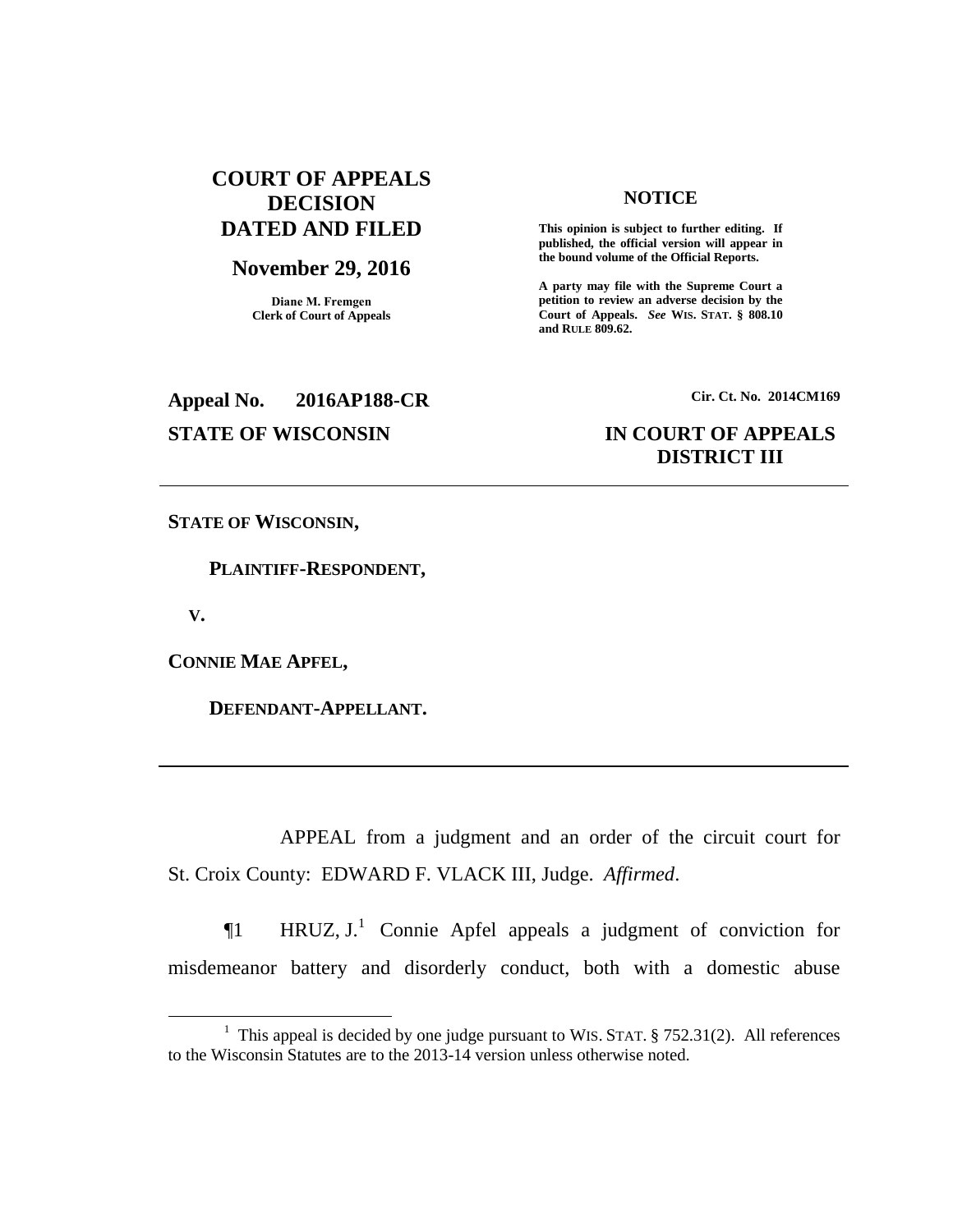enhancer, and for possession of drug paraphernalia as party to a crime. Apfel also appeals an order denying her postconviction motion. She argues the circuit court erroneously exercised its discretion when it admitted prior inconsistent statements of a witness into evidence without a proper foundation. We disagree with Apfel and affirm.

# **BACKGROUND**

¶2 This case arises from a domestic incident between Apfel and her husband, John, which occurred at their residence.<sup>2</sup> Officer Ryan Miller, assisted by officers Christopher Kober and Beth Posel, responded to the incident and made initial contact with John, who claimed he had called the police. Miller arrested Apfel after a short investigation, after which Kober took a statement from John further inculpating Apfel. Apfel was charged with disorderly conduct and misdemeanor battery, both with domestic abuse enhancers, as well as possessing drug paraphernalia as party to a crime. Apfel was tried before a jury on these charges.

¶3 At trial, the State called John as a witness. At the beginning of his testimony, John indicated he was reluctant to testify against his wife. When asked if he remembered calling the police on the day of the incident, John said, "Yes, I did." When asked about his reasons for calling the police, John testified that he "thought they'd serve and protect and help us out," but he was unable to remember if he had told the police why he called.

 $\overline{a}$ 

<sup>&</sup>lt;sup>2</sup> We refer to the victim by a pseudonym pursuant to WIS. STAT. RULE 809.86.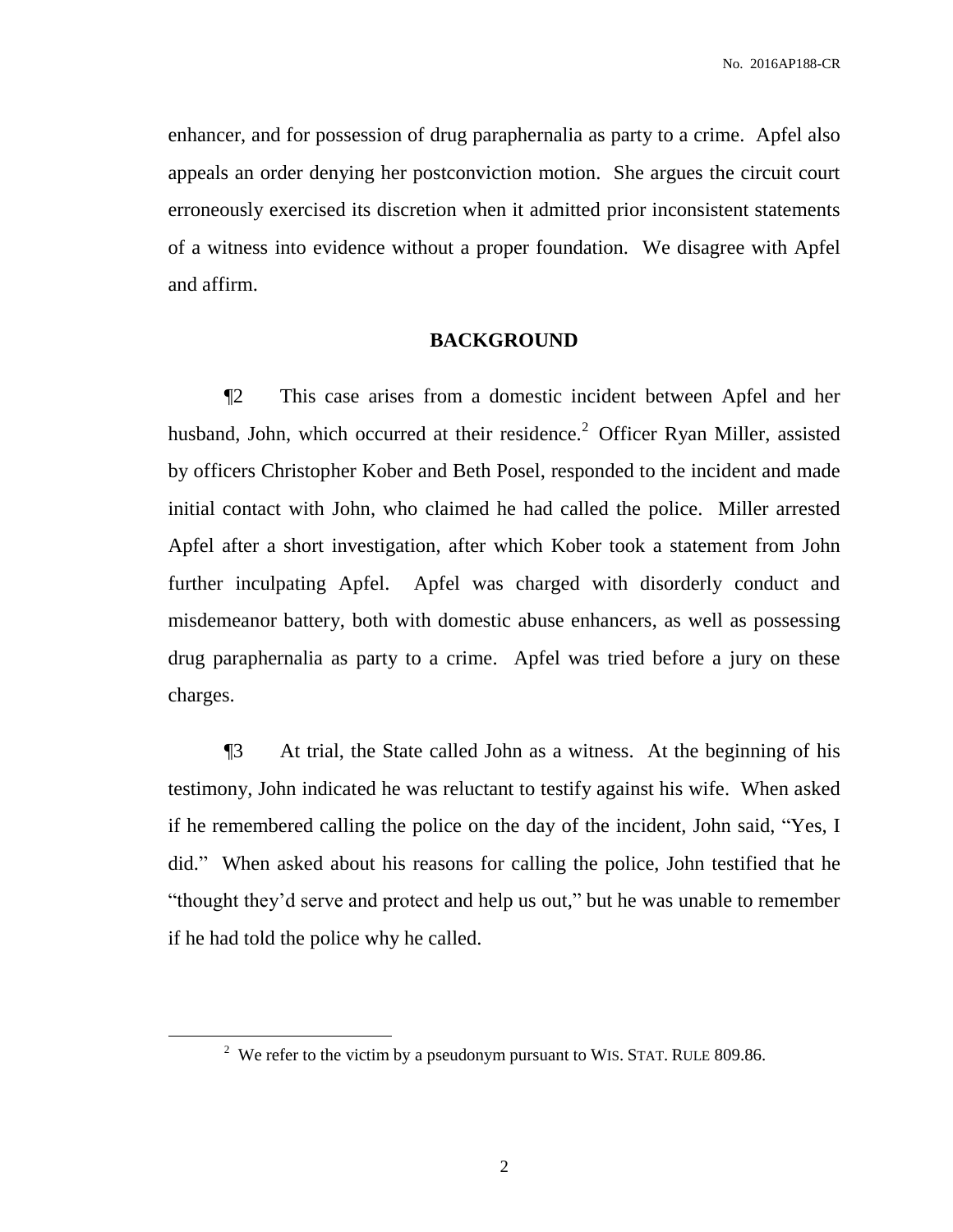¶4 When asked if the police had arrived at his residence and spoken to anyone, John testified the police had spoken to him. John then testified, however, that he could not recall either the reason for his argument with Apfel or anything that he had said to the police officers:

> Q: Do you remember telling the police why you called them?

A: No, I don't.

Q: And did the police arrive at your residence?

A: Yes they did.

Q: And they spoke to you?

A: Yes they did.

Q: Do you remember talking with them?

A: No I don't.

Q: Do you remember what you may have told them?

A: No I don't.

¶5 John was further asked if he remembered any yelling between him and Apfel that day, whether he was injured that night and received a cut above his eye, or telling the police he was injured. John denied that he sustained any injury or that he remembered telling the police anything related to a cut. After he was cross-examined, John was dismissed, but the circuit court stated he was not released from subpoena.

¶6 Called by the State, Miller testified he had questioned John after having spoken with Apfel at the scene. Miller testified that, during this questioning, John stated Apfel struck him upon finding out John was having an affair, and it appeared to Miller that John had suffered an injury. Miller also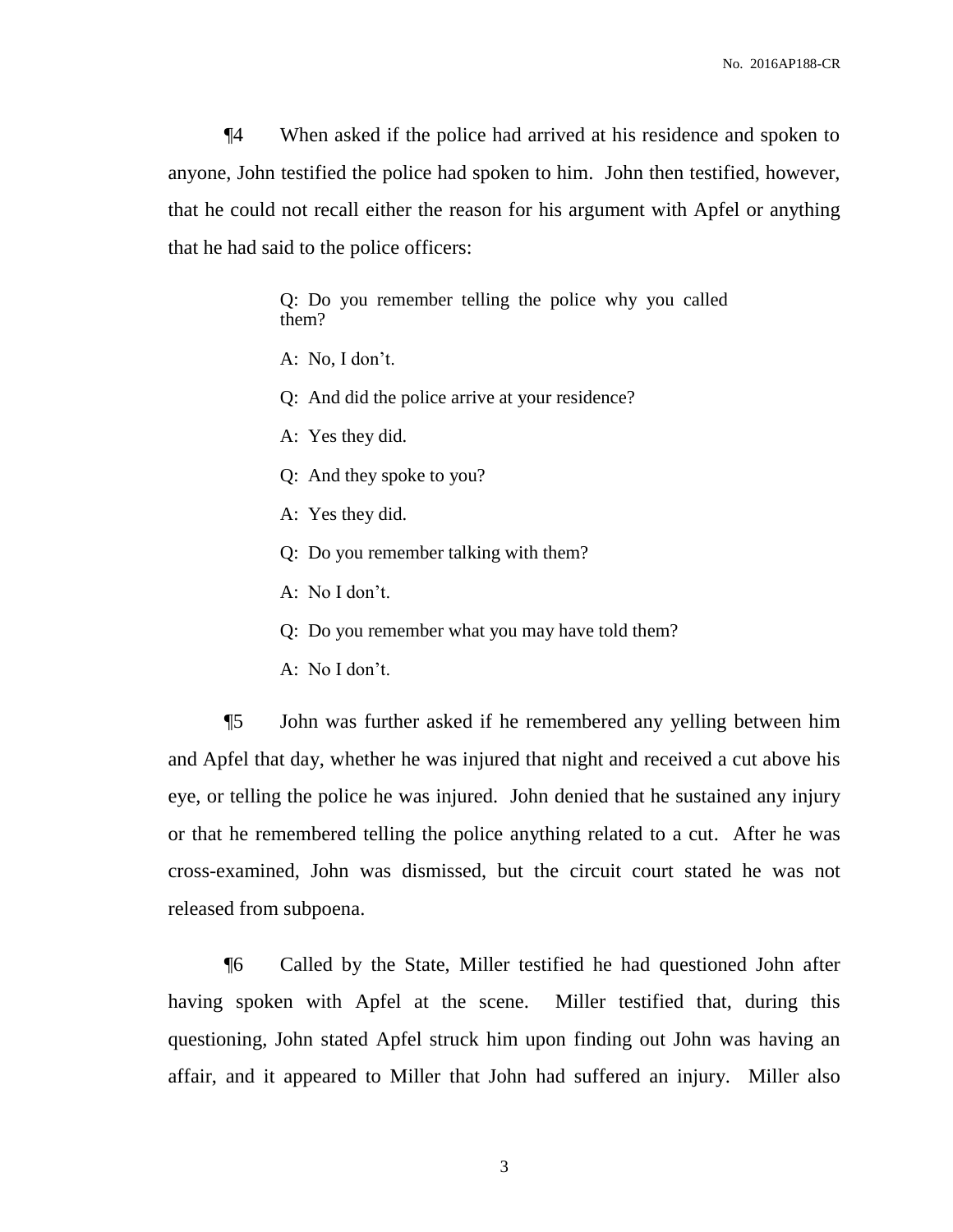overheard John making a statement to Kober that day in which John said he did not give Apfel permission to strike him and he felt pain from being struck. The circuit court overruled Apfel's hearsay objection to Miller's statements.

¶7 Kober subsequently testified he took a statement from John in which John described that he had an altercation with Apfel where she punched, kicked, shoved, pushed, slapped and scratched him. Kober testified that John stated he did not give permission to be struck and he experienced pain as a result of being hit. Apfel was the only witness for the defense. John was not recalled to testify. John's prior statements were admitted into evidence through the officers' testimony. The jury found Apfel guilty of all counts.

¶8 Apfel filed a motion for postconviction relief challenging, on hearsay grounds, the admission of the officers' testimony regarding John's statements to the police on the day of the incident. In particular, she contested the admissibility of the officers' testimony that John told them (1) Apfel had hit him, (2) he did not consent to being hit, and (3) he experienced pain when hit. These statements tracked the elements of the battery offense. *See* WIS JI—CRIMINAL 1220 (2015). The circuit court denied Apfel's motion. Relying on *State v. Lenarchick*, 74 Wis. 2d 425, 247 N.W.2d 80 (1976), the court, in reviewing the trial record, noted John was a reluctant witness who recalled very few details about the incident with Apfel, including whether he even talked with the officers or what he may have told them. The court concluded John's lack of memory to be in bad faith and, as a result, declared his disavowal of remembering his making a statement to the police to be inconsistent with his prior statements to the police. The court concluded that admission of Miller's and Kober's testimony as extrinsic evidence of John's prior statements was proper because John had not been released from subpoena and was available for cross-examination.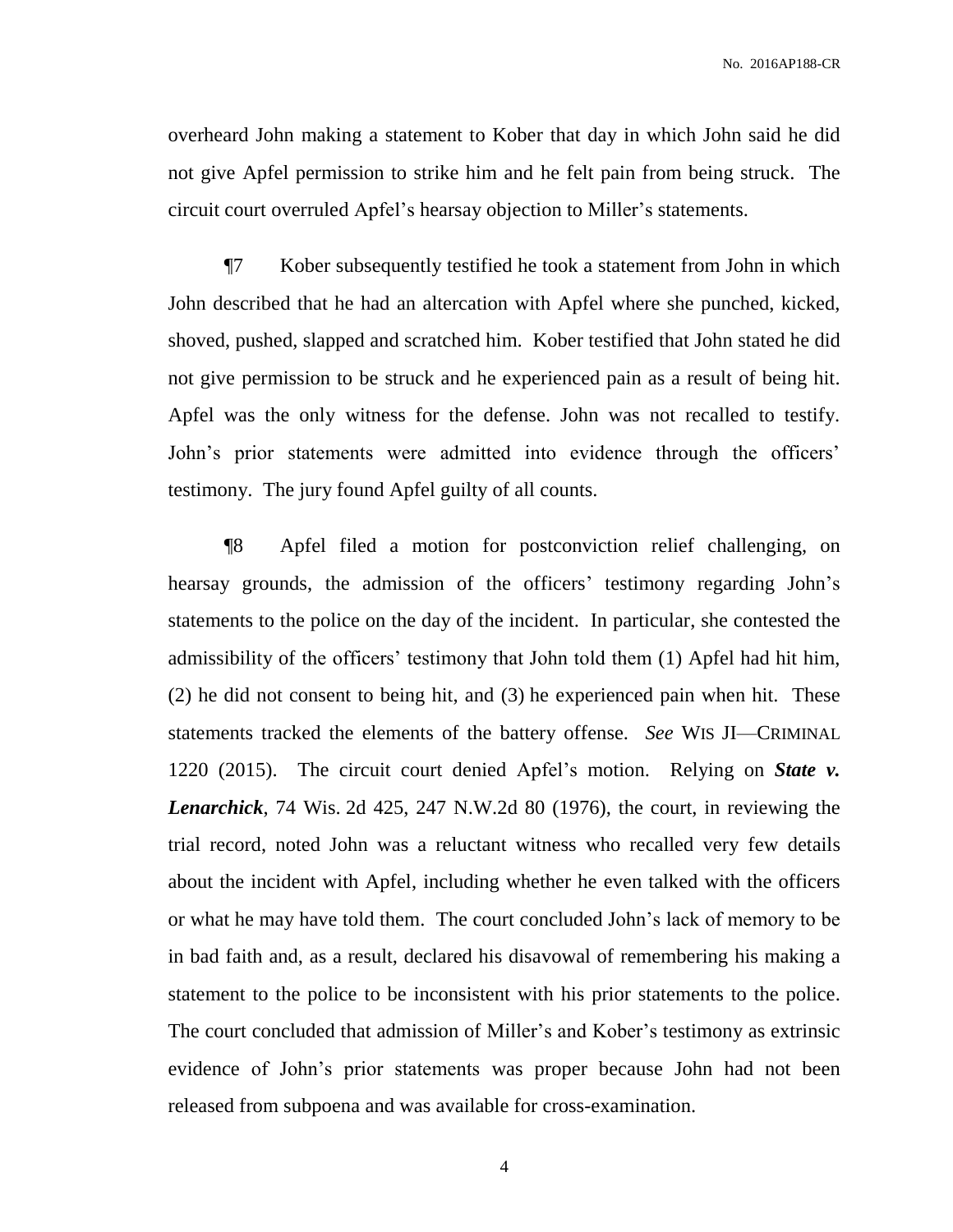### **DISCUSSION**

¶9 On appeal, Apfel challenges the circuit court's decision to admit Miller's and Kober's testimony regarding certain statements John made to them on the day of the incident. When reviewing a circuit court's decision to admit or exclude evidence, we generally review for erroneous exercise of discretion. *State v. Muckerheide,* 2007 WI 5, ¶17, 298 Wis. 2d 553, 725 N.W.2d 930. We will uphold a circuit court's decision when, based upon the relevant facts and the proper legal standard, it reaches "a reasonable conclusion using a demonstrated rational process." *Id.* We review de novo whether the circuit court considered the proper legal standard, and whether the evidence presented to it "was legally sufficient to support its rulings." *State v. Keith*, 216 Wis. 2d 61, 69, 573 N.W.2d 888 (Ct. App. 1997).

 $\P$ 10 Under WIS. STAT. § 908.01(4)(a)1., a witness's prior statement is not hearsay if "[t]he declarant testifies at the trial or hearing and is subject to crossexamination concerning the statement, and the statement is ... [i]nconsistent with the declarant's testimony." In addition, under WIS. STAT. § 906.13(2)(a)2., "[e]xtrinsic evidence of a prior inconsistent statement by a witness is not admissible unless … [t]he witness has not been excused from giving further testimony in the action." If a witness has been cross-examined, prior inconsistent statements may then be admitted as substantive evidence rather than merely for impeachment. *State v. Prineas*, 2012 WI App 2, ¶18, 338 Wis. 2d 362, 809 N.W.2d 68. Importantly, our supreme court has held that when "a witness denies recollection of a prior statement, and where the [circuit court] has reason to doubt the good faith of such denial, [it] may in [its] discretion declare such testimony inconsistent and permit the prior statement's admission into evidence."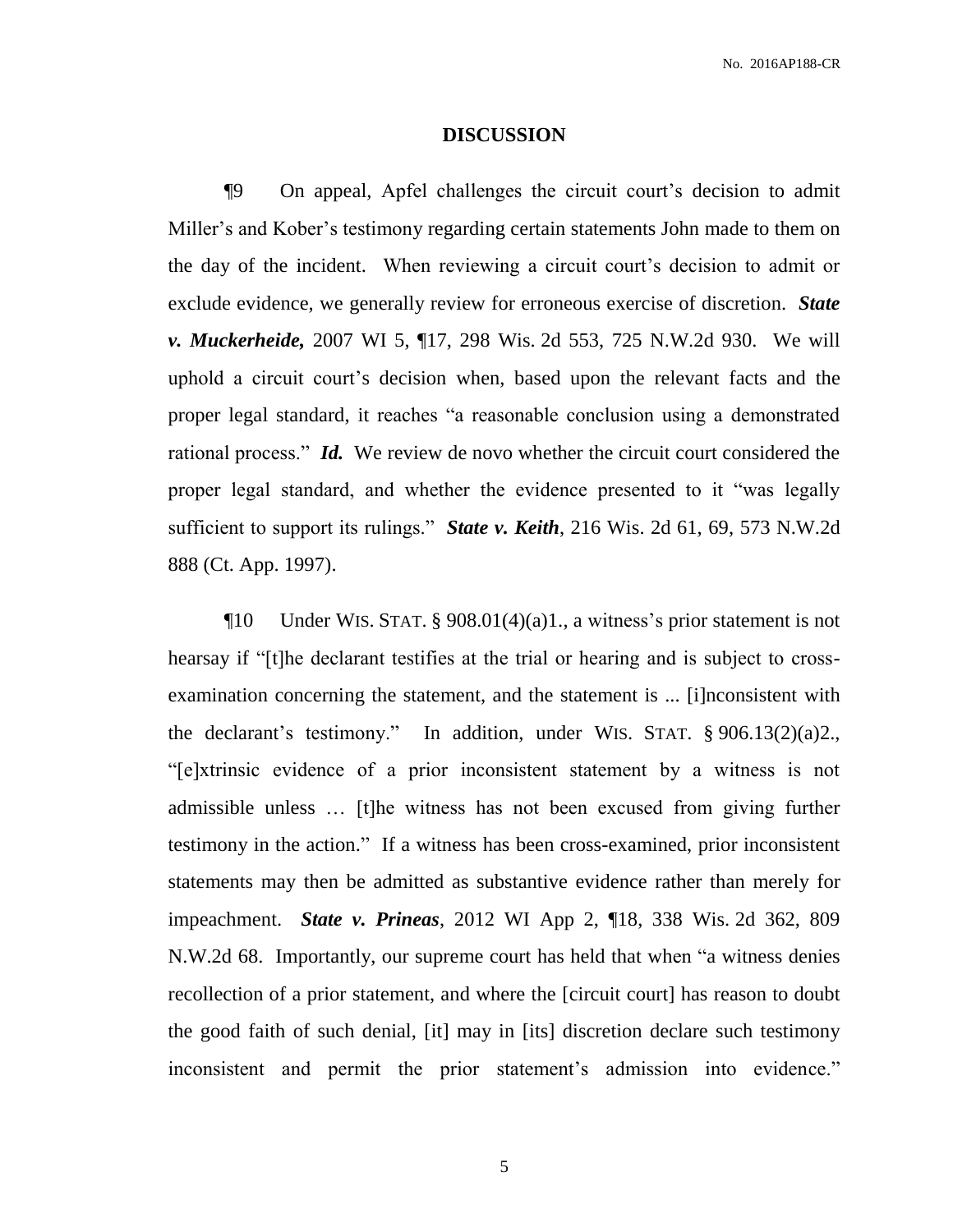*Lenarchick*, 74 Wis. 2d at 436; *see also State v. Whiting*, 136 Wis. 2d 400, 421, 402 N.W.2d 723 (Ct. App. 1987).

¶11 Apfel concedes on appeal that the record supports the circuit court's finding that John's purported lack of memory was not in good faith. She also does not dispute that John made the prior statements to the police and that he was still under subpoena when Miller and Kober testified. Instead, Apfel merely contends the State's general, initial questioning of John and his answers were insufficient, under "an application of logic to the rules of evidence," to allow the officers to testify about John's specific prior statements to them. She argues that at no time did the State establish a basis upon which the court could exercise its discretion and admit these statements as extrinsic evidence—even if it found John was feigning memory loss—because the State did not specifically ask John, at minimum, whether Apfel had hit him, whether he consented to being hit, or whether he experienced pain when being hit.

¶12 We reject Apfel's argument. Neither the rules of evidence nor *Lenarchick* require the State to establish the foundation for the officers' testimony in the manner Apfel contends given John's complete, bad faith denial of remembering anything he had told the police. *Lenarchick* held that the admissibility of prior statements by a witness who claimed memory loss of those statements at trial rested within the discretion of the circuit court. *Lenarchick*, 74 Wis. 2d at 436. In particular, our supreme court noted that while inconsistency is not automatically presumed upon a witness's lack of memory, the circumstances surrounding the asserted lack of memory may function as an effective disavowal of a prior statement. *Id.* at 435. It concluded that because the circuit court "with reason[] doubted the good faith of [the witness's] protestations of lack of memory," it could declare the witness's testimony inconsistent to "lay the ground"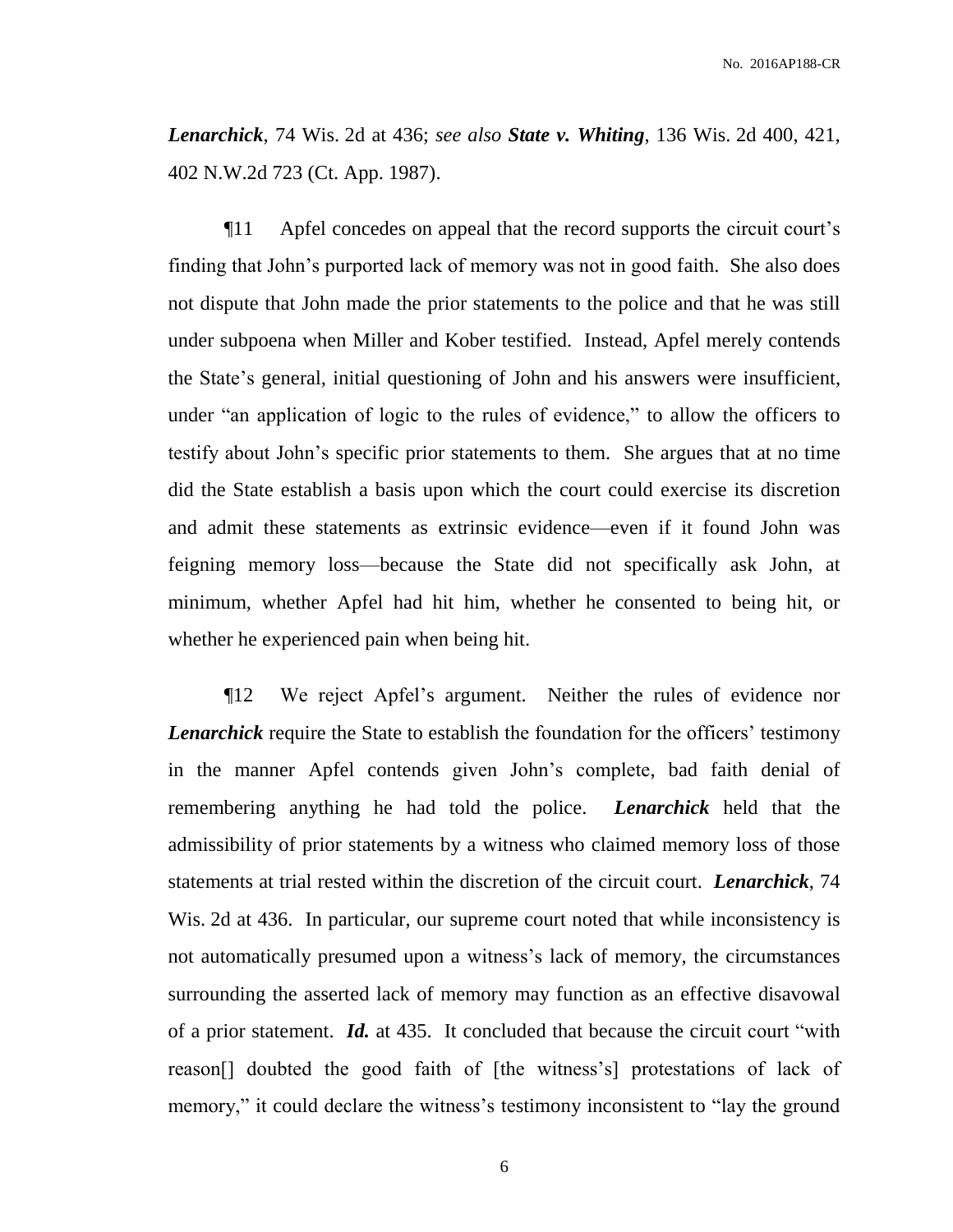No. 2016AP188-CR

for the admission of the police statement" into evidence, not just a segment of what the witness had denied saying. *Id.* at 436.

¶13 *Lenarchick* does not require a circuit court to consider the purposes for which testimony is offered or to hear each specific question that would have been asked of the witness if he or she claimed to have remembered at least some of the "forgotten" conversation. *See generally id.* Instead, the fact that the entire conversation itself was not remembered is the basis upon which extrinsic evidence may be admitted regarding what the witness said during that earlier conversation. *Id.* at 434, 436. The dispositive question for purposes of admission is simply whether, in the circuit court's discretion, the testimony regarding memory loss is not made in good faith and, in that sense, is inconsistent with the now "forgotten" prior statements. *Id.*

¶14 Under this standard, the circuit court had an adequate factual basis upon which to exercise its discretion and declare the statements John made to the police to be inconsistent with his statements at trial. John was a reluctant witness who recalled several specific details about the night in question, including, most importantly, that he called the police and that the officers spoke to him upon their arrival. Despite John testifying he remembered the police speaking to him, he stated he did not recall making any statements in response or sustaining any injury. *See supra* ¶¶4-5. This contradicted the police report filed regarding the incident, which noted that John did speak to Kober in part about an injury. With no argument from Apfel that John's lack of memory was genuine, we conclude the circuit court properly introduced the statements of both Kober and Miller as extrinsic evidence of John's statements to them.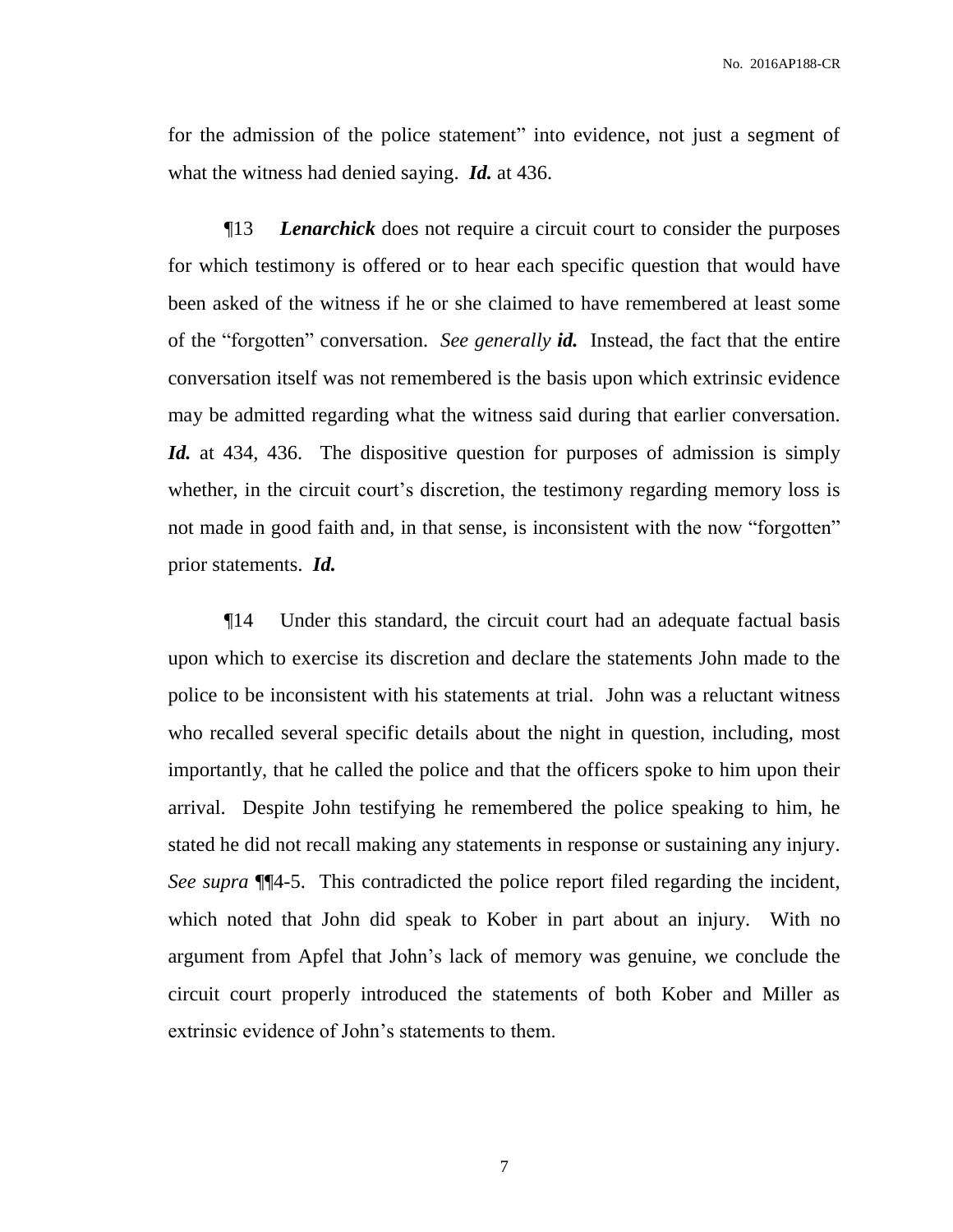¶15 Despite all but acknowledging that John would have stated he failed to recall in response to her proposed, minimum foundational questions, *see supra* ¶11, Apfel nevertheless argues the logic of the rules of evidence should prevent admission of prior inconsistent statements in this case. Without more detailed questions from the State, Apfel argues, the circuit court had nothing upon which it could find inconsistency and offer the statements into evidence when John never had opportunity to testify about the details of his conversation to the police once he claimed he had forgotten talking to them at all. On this point, Apfel claims that a prior inconsistent statement cannot be a "Trojan Horse" that serves as a means of admitting the entirety of an out-of-court statement. *See Wikrent v. Toys R Us, Inc.*, 179 Wis. 2d 297, 309-10, 507 N.W.2d 130 (Ct. App. 1993), *overruled on other grounds by Steinberg v. Jensen*, 194 Wis. 2d 439, 534 N.W.2d 361 (1995). True enough. *Wikrent*, however, is readily distinguishable. There, the witness made one express contradiction at trial of a single statement within a prior written statement instead of claiming, as John did here, a lack of remembering either having made the prior statement at all or any parts of such a prior statement. *See id.* at 308-10.

¶16 Under *Lenarchick*, if the circuit court properly concluded John's memory lapse about his statements to police was in bad faith and inconsistent as a result—as Apfel never attempts to dispute on appeal—the court did not need to ensure John had the opportunity to feign ignorance on specific matters within his entirely "forgotten" statement before admitting Kober's and Miller's testimony on that statement. *See id.* at 436. Furthermore, with respect to admission of the officers' testimony under WIS. STAT. § 906.13(2)(a)2., Apfel never claims she was denied an opportunity to cross-examine John on his challenged statements. Rather, she simply elected not to do so.